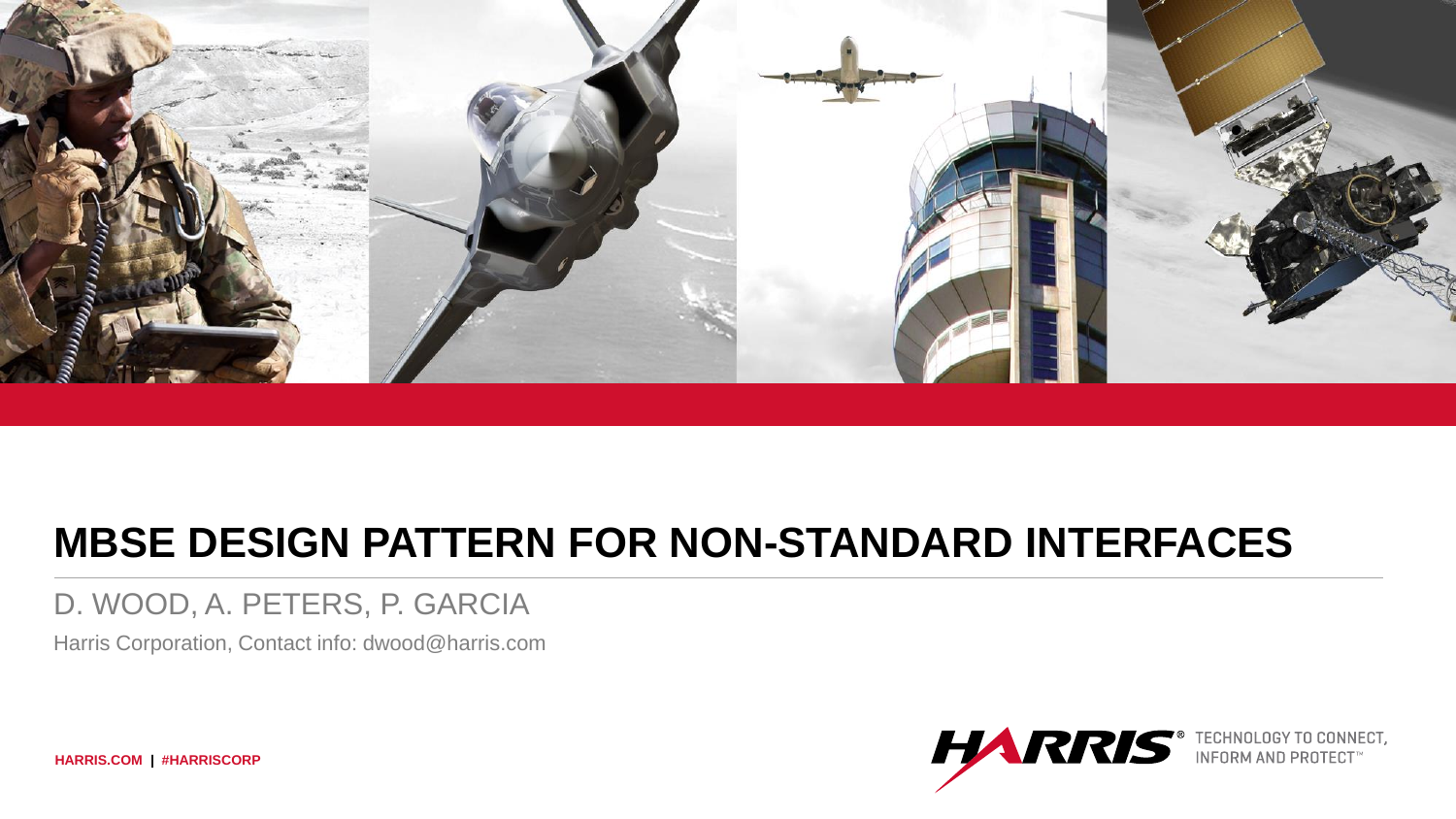# Overview of System Modeling



• Model-based systems engineering (MBSE) is the formalized application of modeling to support system requirements, design, analysis, verification and validation activities beginning in the conceptual design phase and continuing throughout development and later life cycle phases [1].



- ➢ MBSE does not replace traditional document-based SE, MBSE formalizes it
- MBSE combines traditional methods and best practices with rigorous modeling techniques [2]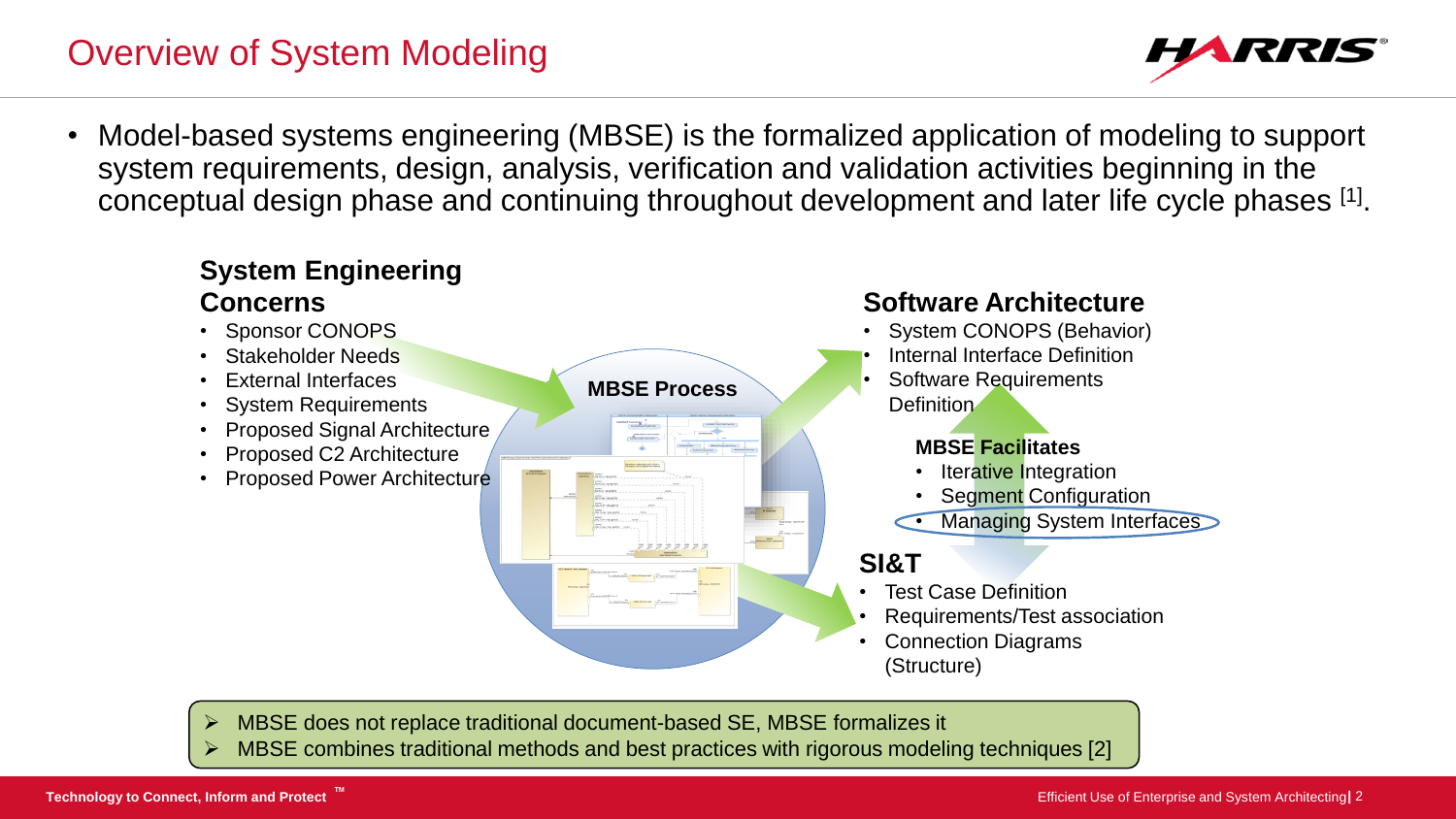# Importance of Interface Design to Systems Engineering



- Defining system interfaces is at the center of systems engineering
- The system engineer is responsible to define the overall characteristics of the interfaces
- Keys to successful interface design:
	- $\circ$  Specify relevant properties and behavior of each part of the system
	- Identify the connections between each system component
	- o Identify connection types
		- ‒ Classification (Hardware, Software, etc.)
		- ‒ Constraints (Reliability, Physical, Environmental, etc.)
		- ‒ Protocol (TCP, HTTP, etc.)
- Common Standard Interfaces
	- $\circ$  IEEE 802 x
	- MIL-STD-1553
	- o RS-232C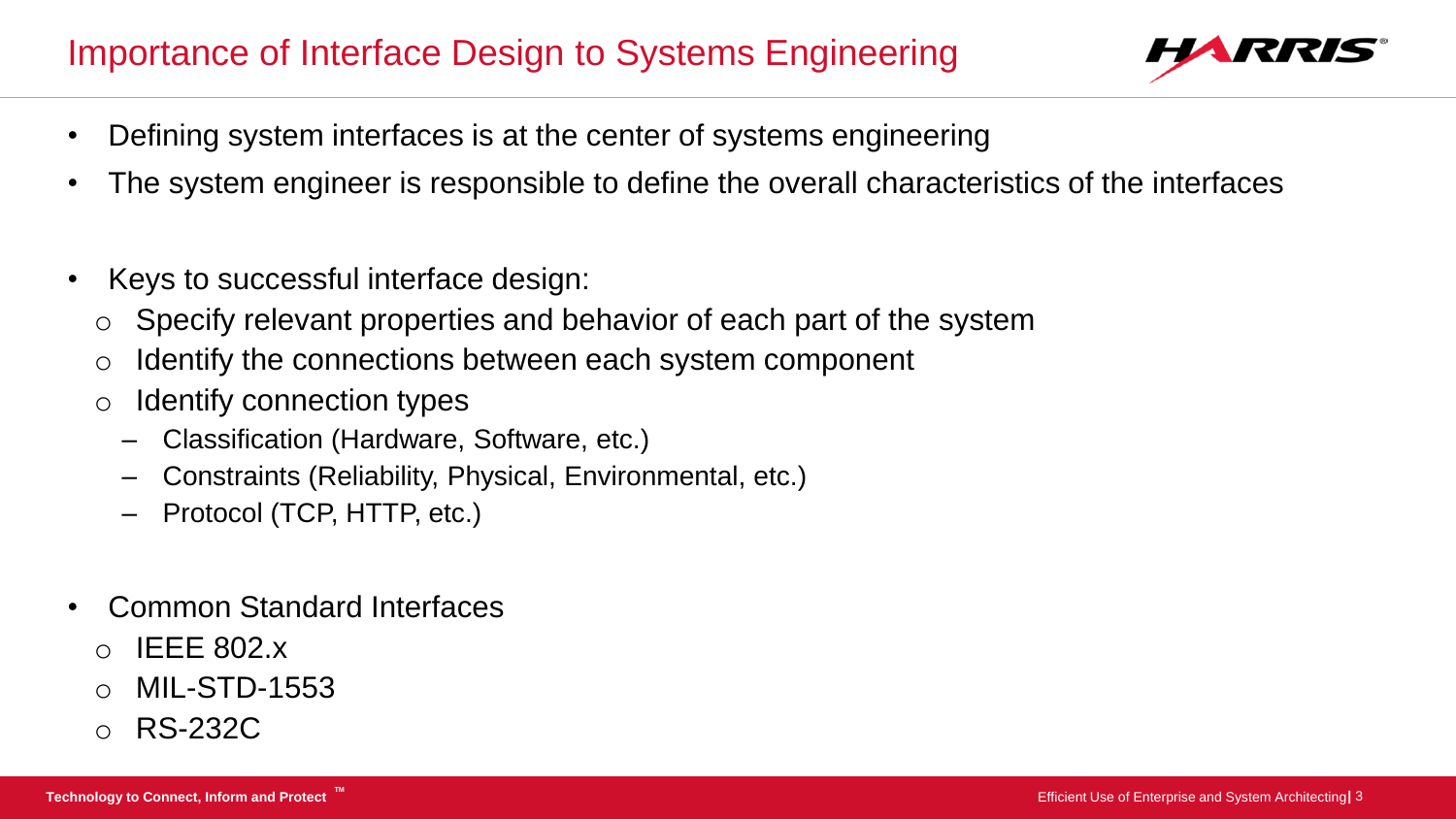# Typical MBSE Approach for Modeling Interfaces





May be included in standard part libraries (provided by third party companies – i.e. Zuken)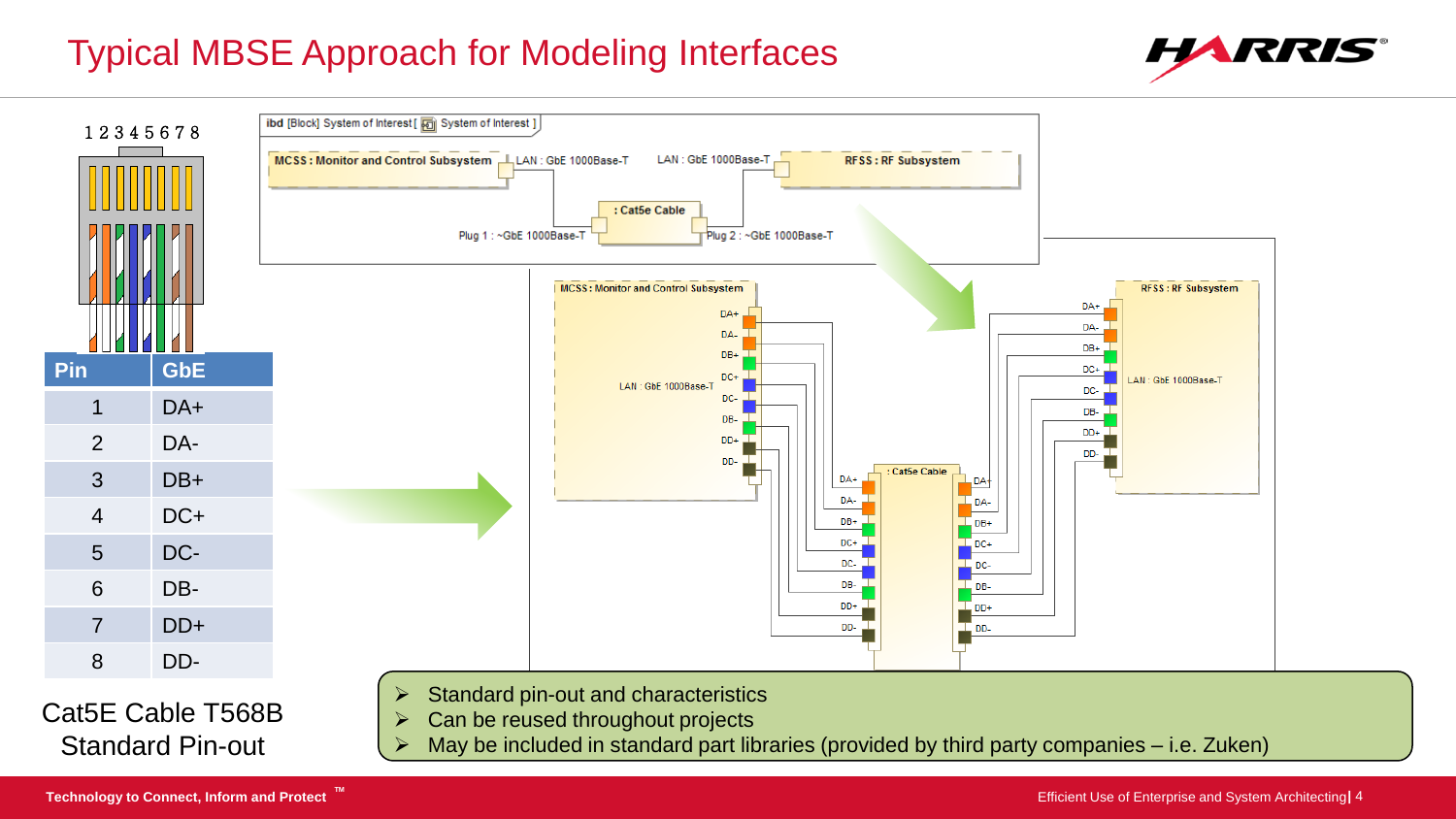

- System specific pin-out
	- o Want to use standard (COTS) connector shells with a unique system specific pin-out
- System specific signal allocations
	- o Interface may have unique signal constraints / link impairments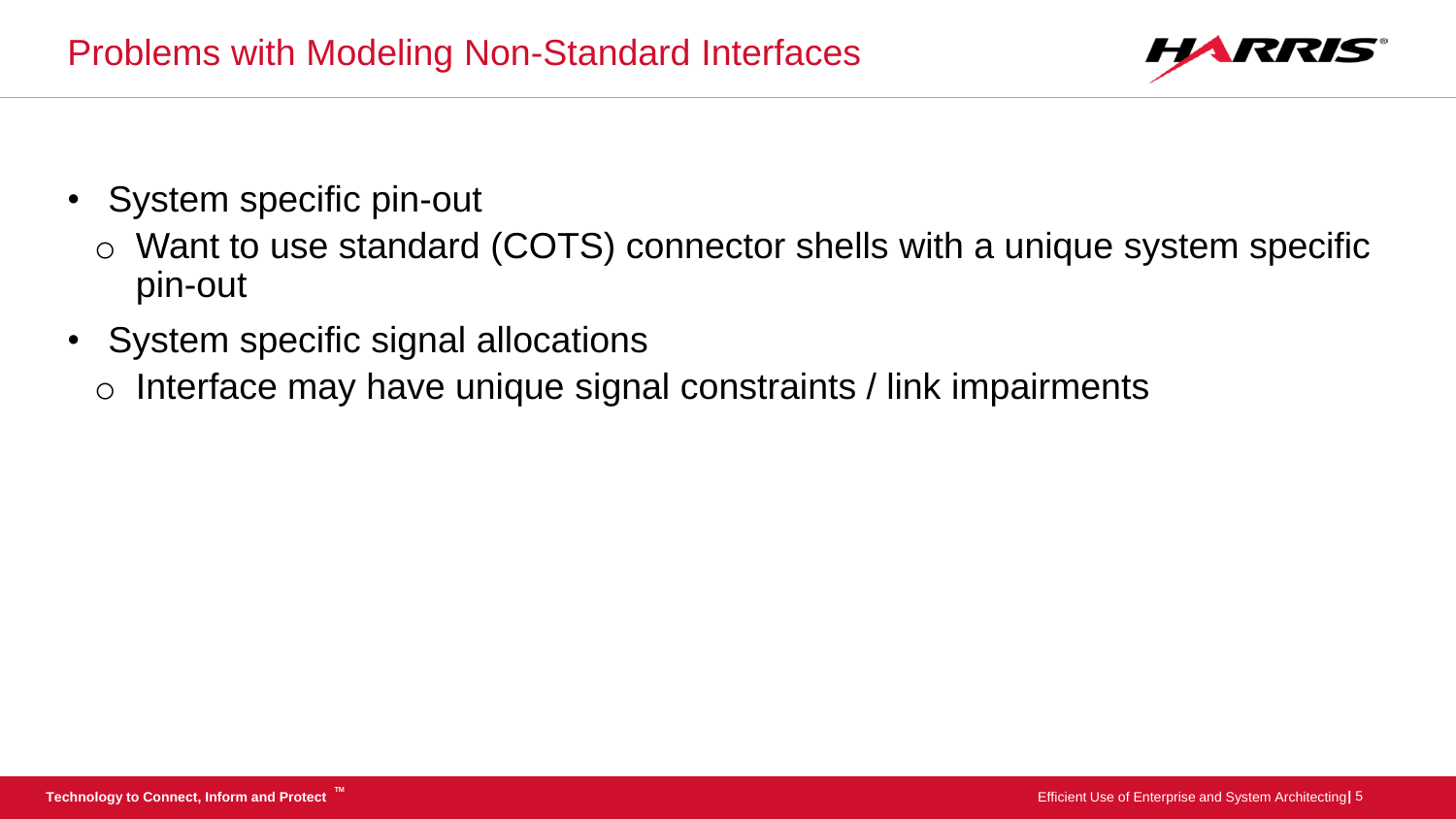

#### **Modeling Arbitrary Signals and Pin-outs**

- Define the signals as types separate from the connector-pin definition
- Assign the signal elements to the pins using a SysML dependency association with a unique <<Over>> stereotype
	- The <<Over>> stereotype described in: 'A modeling pattern for layered system interfaces' by Peter M. Shames, Marc A. Sarrel
		- [http://www.omgsysml.org/A\\_modeling\\_pattern\\_for\\_layered\\_system\\_interfaces-](http://www.omgsysml.org/A_modeling_pattern_for_layered_system_interfaces-INCOSE IS15_paper-sarrel-shames.pdf)INCOSE%20IS15\_paper-sarrel-shames.pdf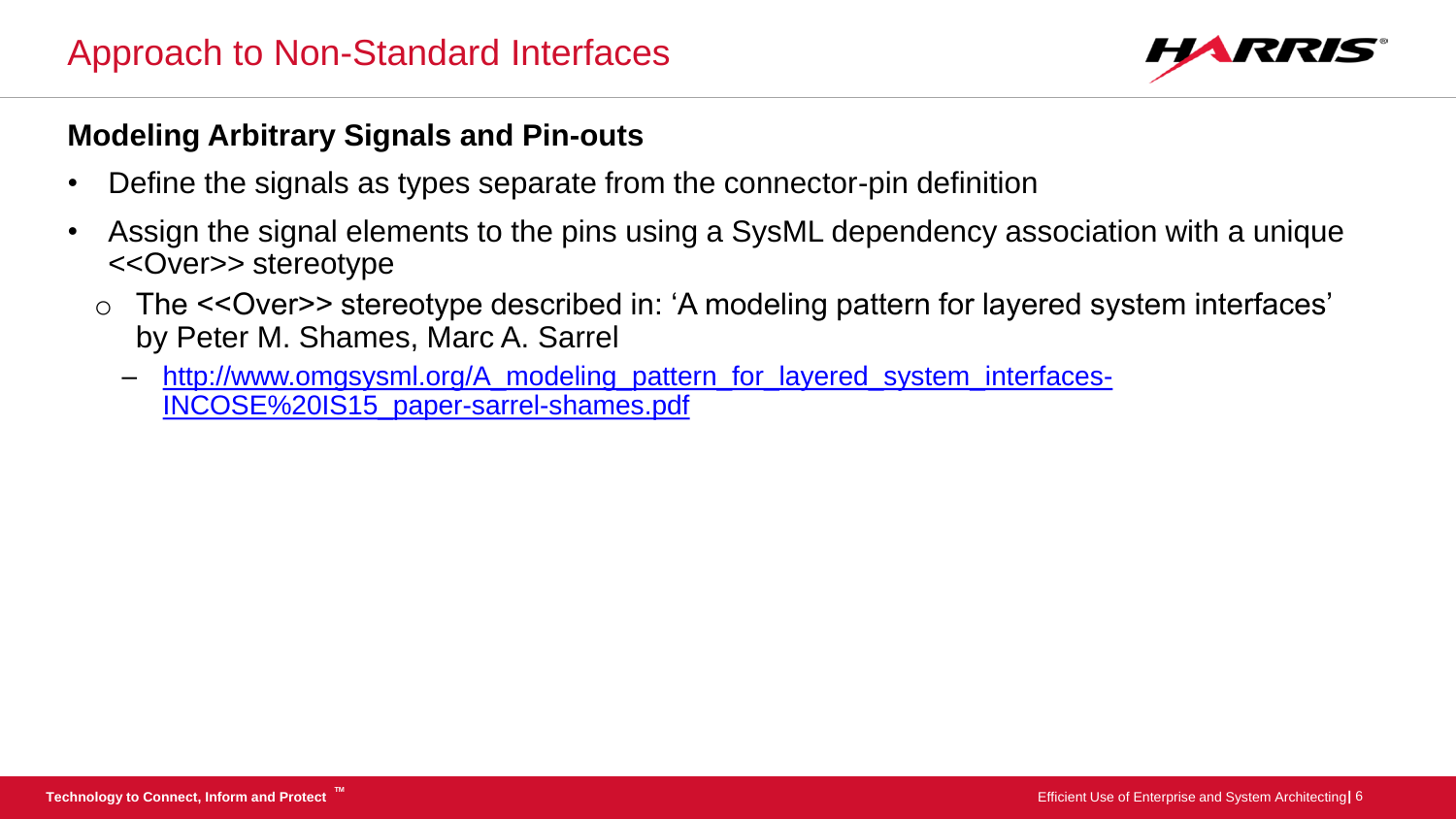### Example System Interface



Example system is composed of two subsystems with a nonstandard interface

- Want to depict a single ICD that captures all aspects of the subsystem-to-subsystem interface
- This model will also include the internal cabling

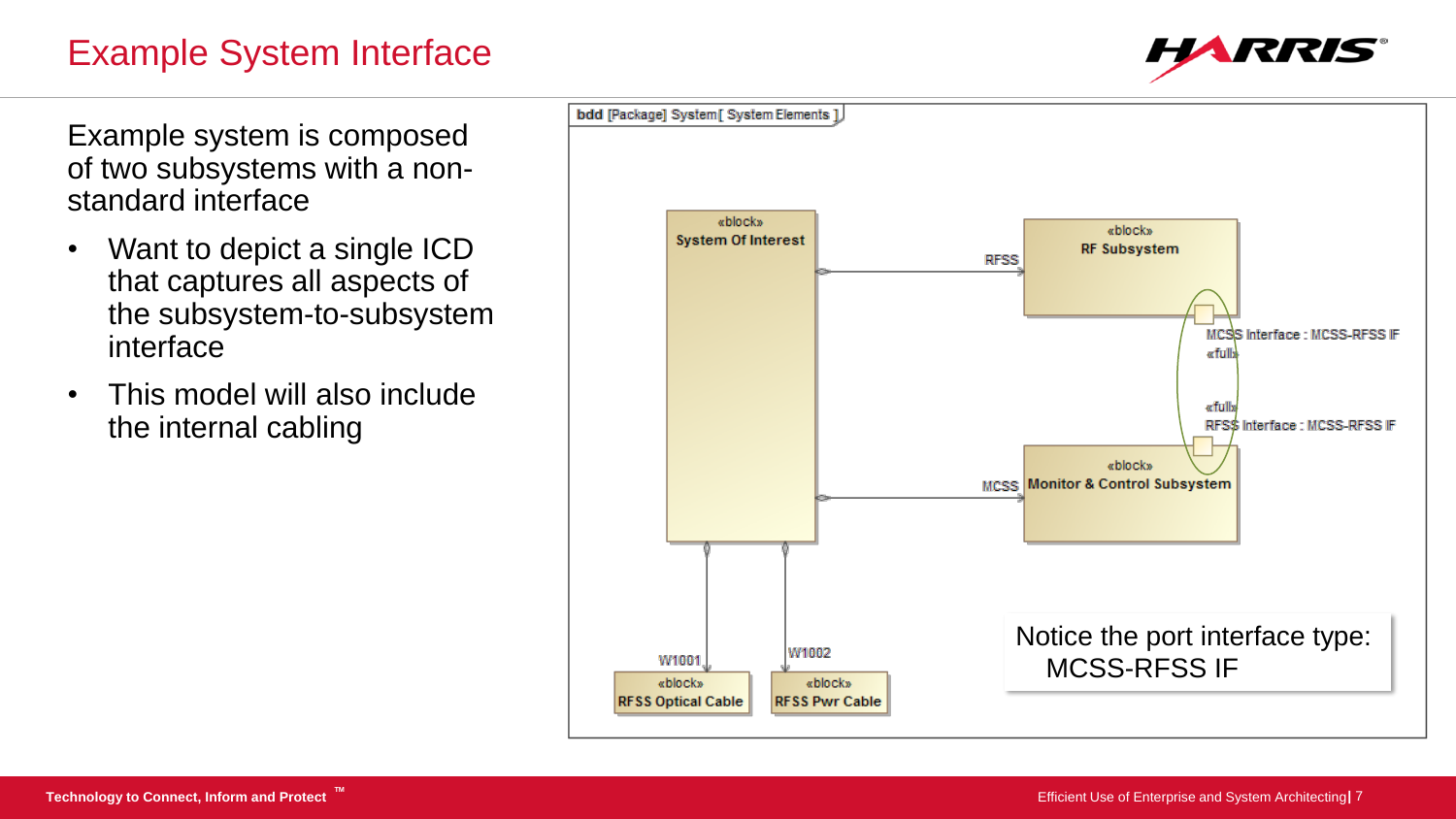# Complete Subsystem to Subsystem Interface Description



This interface includes a power and optical interface

• Notice the power and optical interfaces are <<Full>> ports

We can also depict mechanical, hydraulic, and other interfaces types as ports

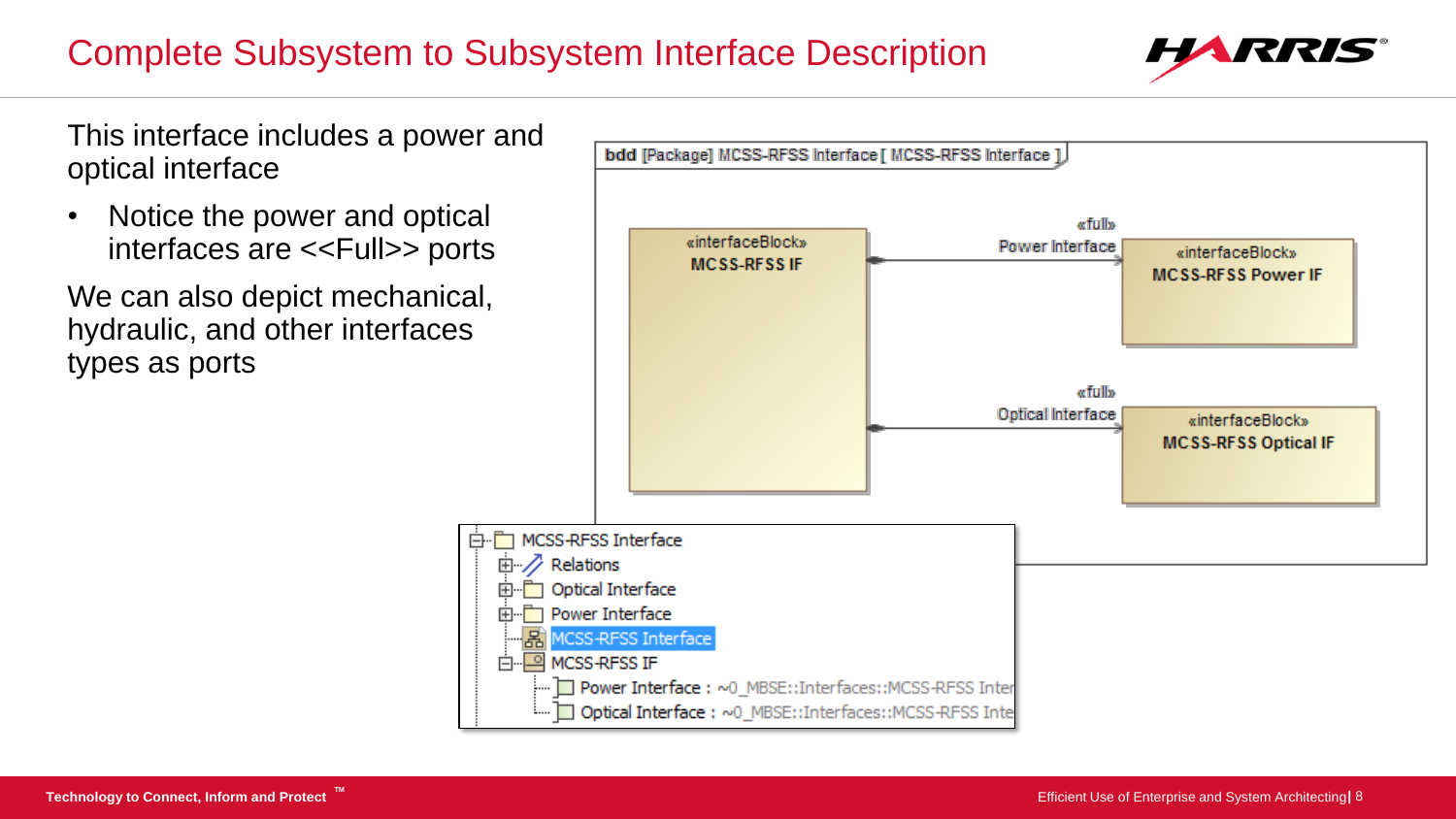#### Link Layer Signals Mapped to Connector Pins



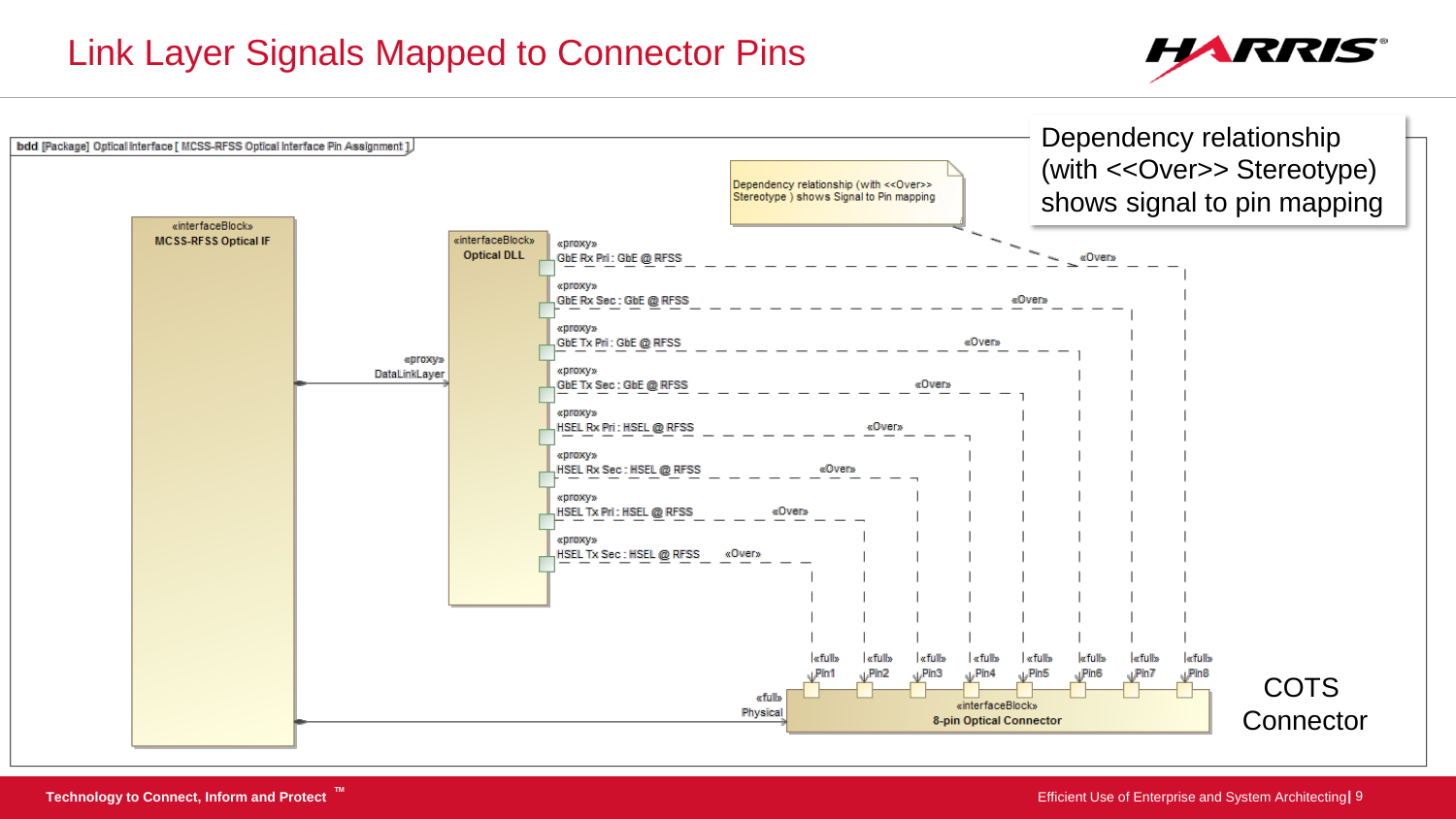# Power and Return Paths Mapped to Connector Pins



Using *key words* such as:

- Physical
- DataLinkLayer
- PowerLevels

We can parse the model and create an ICD as a separate document for:

- Version Control
- CDRL



Notice the types: i.e. *28V DC @ RFSS* or *GbE @ RFSS* Power and Data types are defined for this particular Interface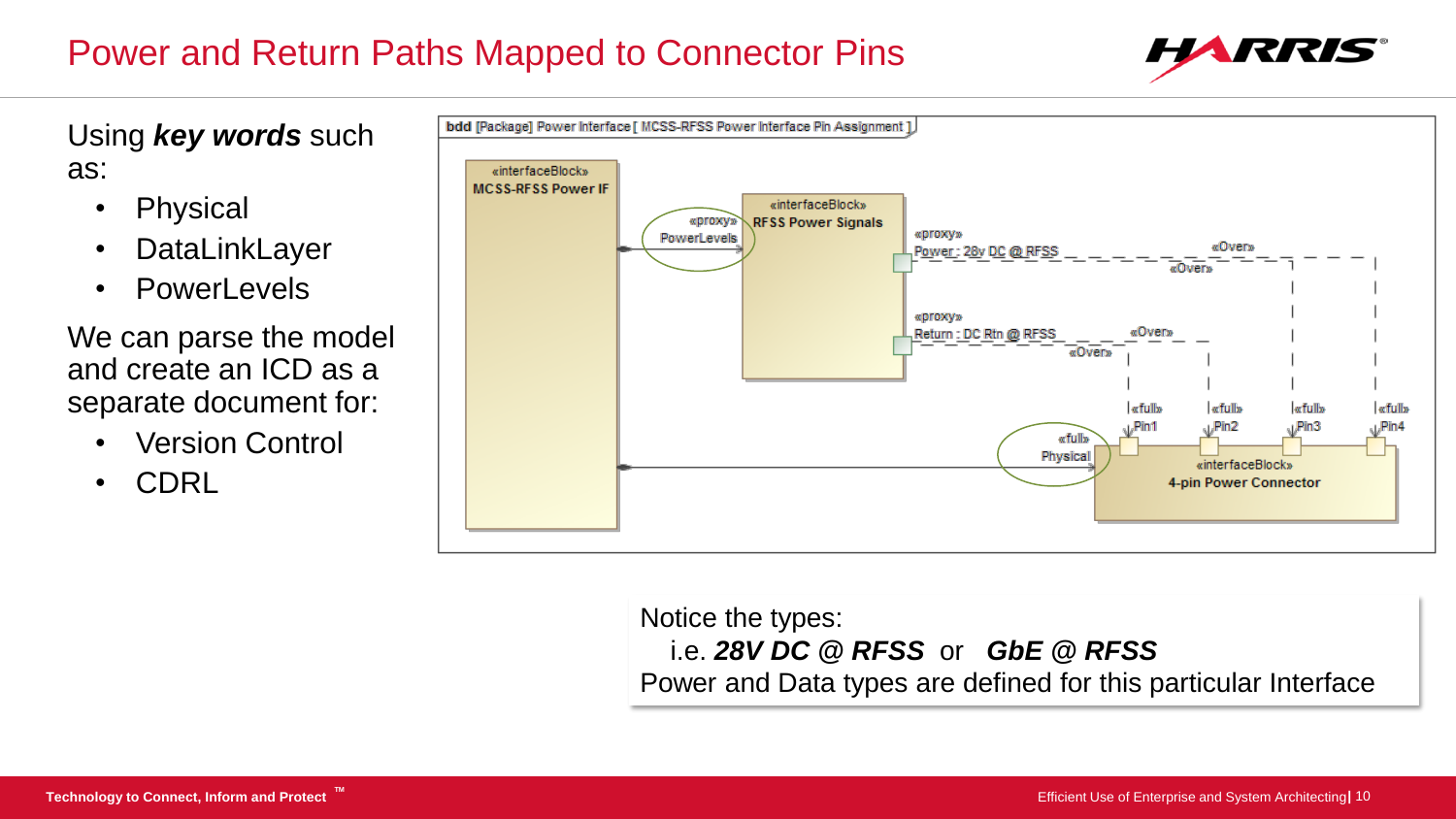# Data Types for Specific Interfaces



Constraints may change as the signal travels through the system

Goals:

- Depict the unchanging aspects of the signal
- Depict the constraints found at this interface

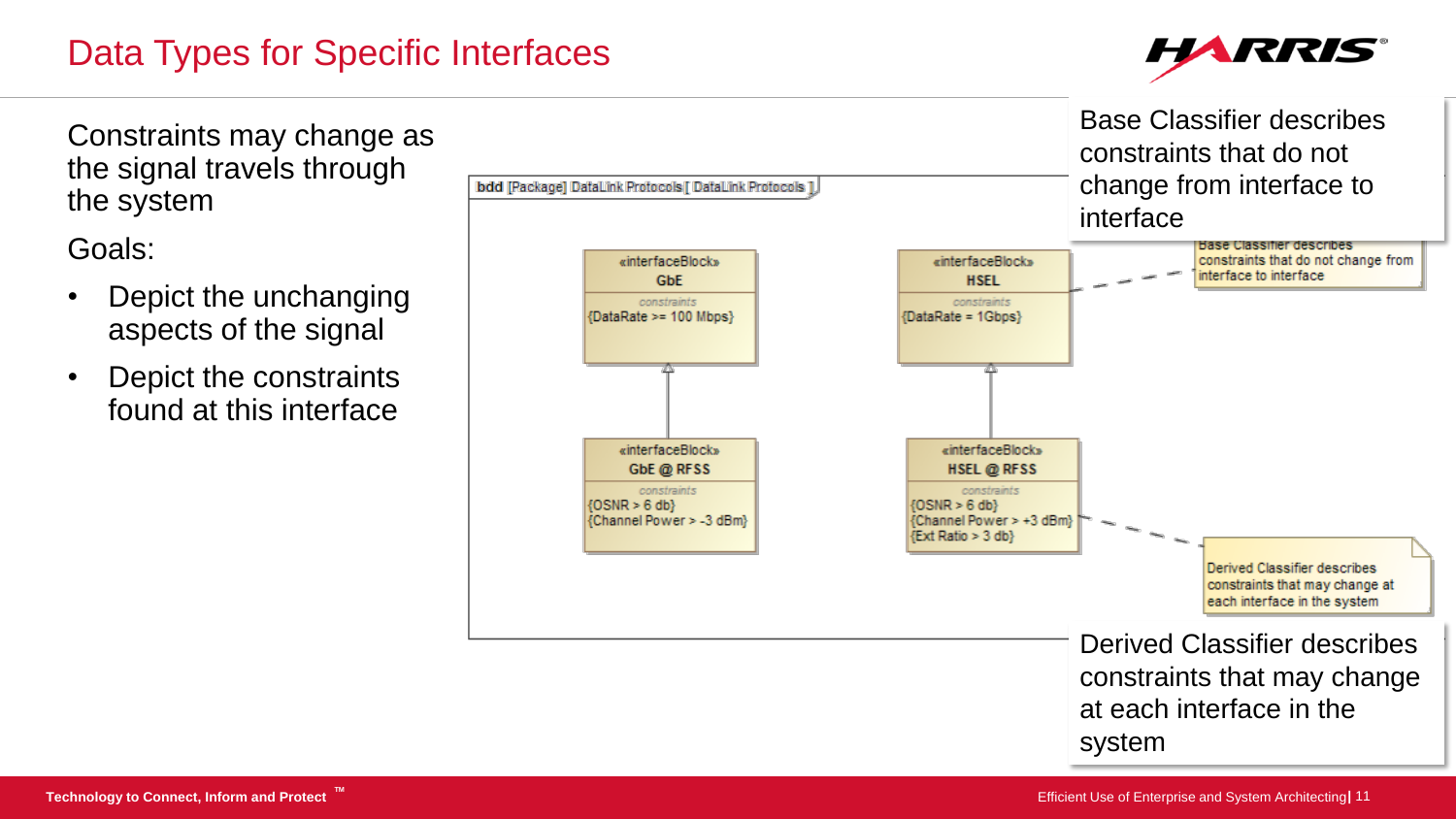#### Internal Block Diagram (IBD) w/ Interface



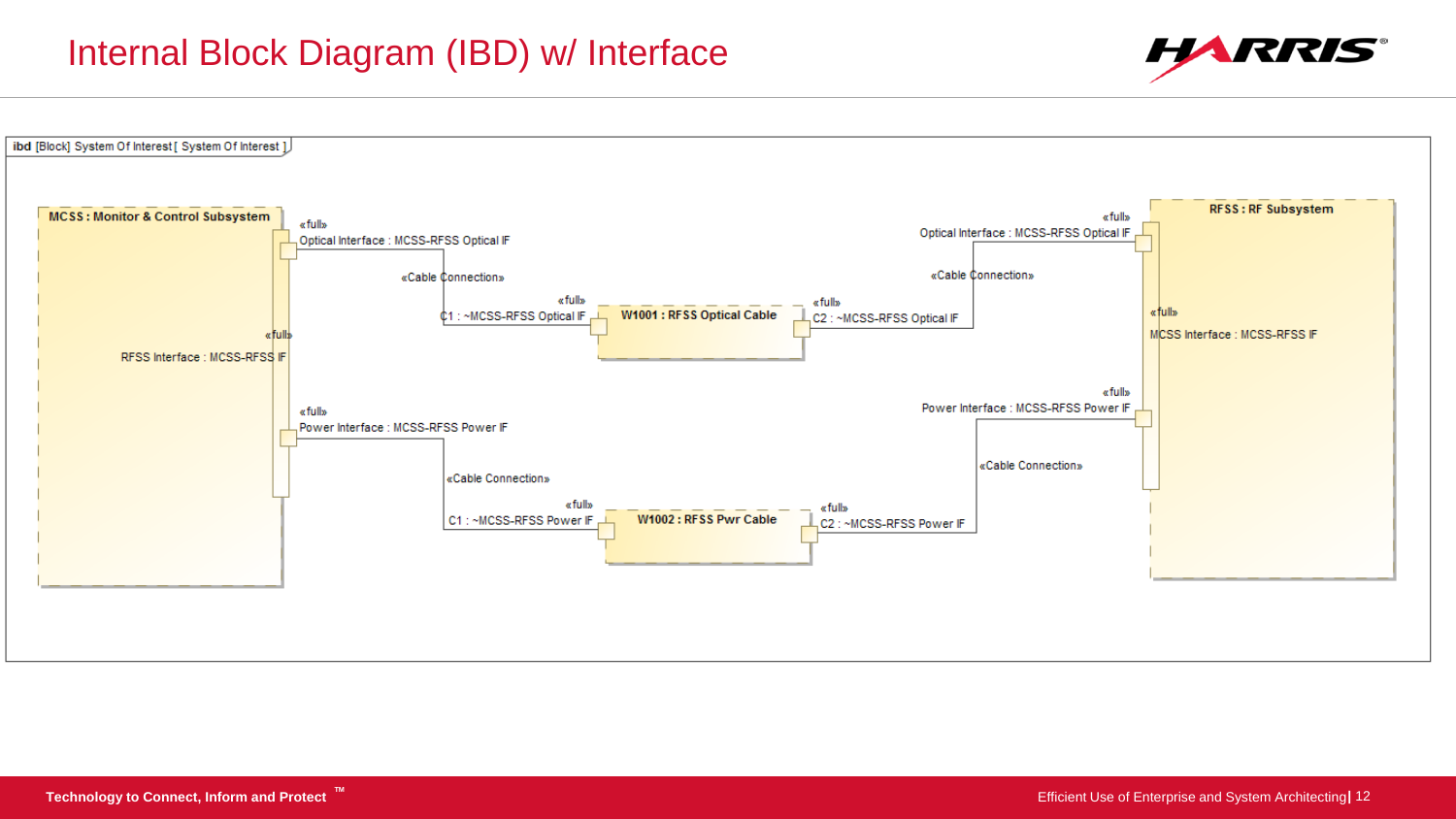#### Internal Block Diagram (IBD) w/ Interface Pin-Outs